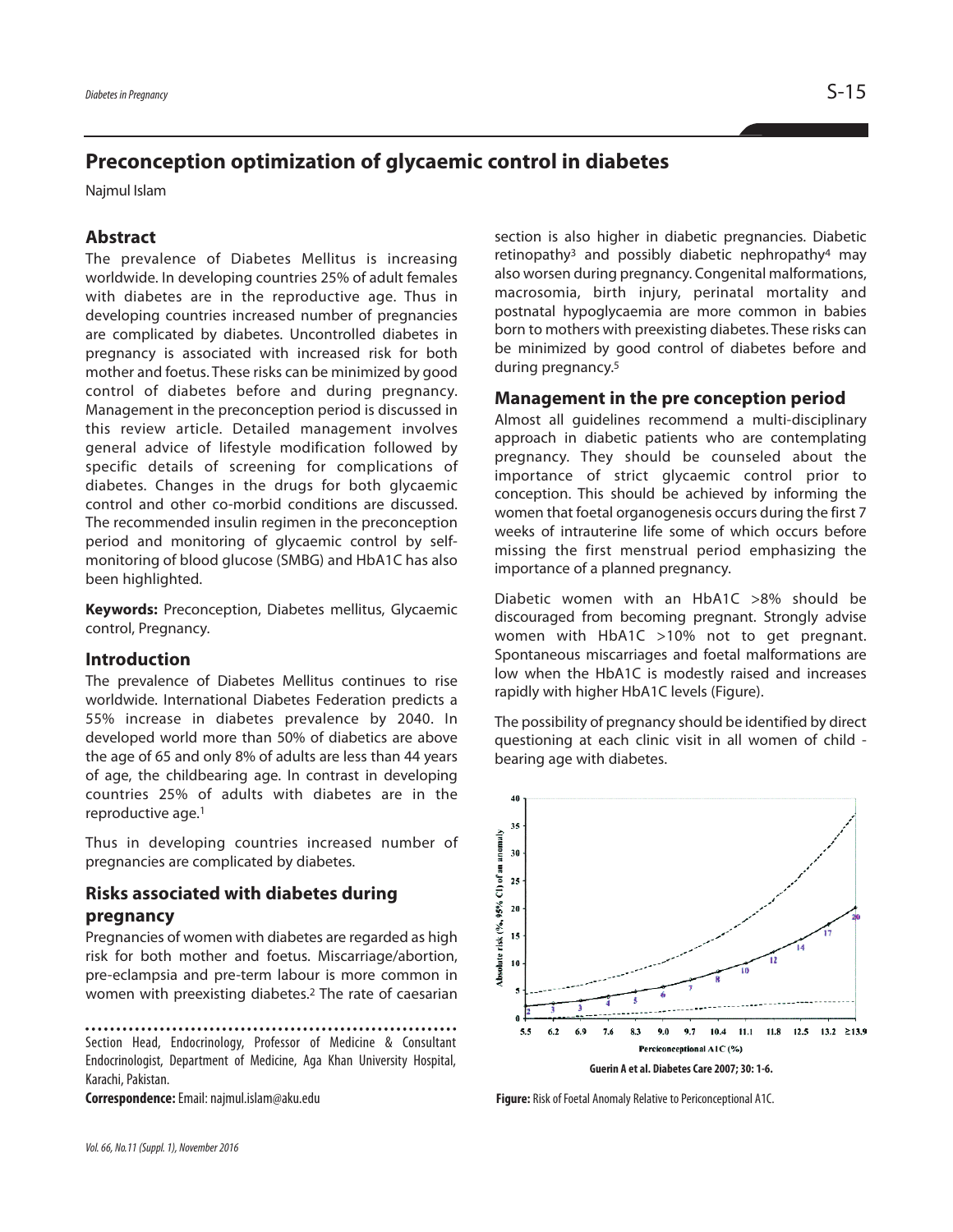## **Contraception**

Contraception should be recommended until optimal diabetic control has been achieved. The contraception methods are the same as in the general population but in the presence of vascular complications, estrogen containing contraceptive pills should be avoided. 7

# **Health Promotion in the pre conception period**

Women planning to conceive should be encouraged to stop smoking after discussing consequences of smoking during pregnancy.

They should also be asked to stop alcohol consumption.

BMI should be calculated and if overweight or obese weight reduction prior to conception should be discussed. Obesity is an independent risk factor for delay in conception and for foetal abnormalities and adverse pregnancy outcomes. 6

Folic acid supplementation is advised for at least three months before conception and to be continued for up to 3 months after conception. <sup>9</sup> Other nutrient supplementation like iron, calcium and vitamin D should also be considered particularly in the developing world.

# **Dietary advice in the pre conception period**

Intrauterine growth and development are dependent upon adequate nutrition throughout pregnancy. Extremes of birth weight have long-term consequences.

Dietary advice should be appropriate with personal needs and culturally acceptable. Carbohydrate monitoring remains the key aspect in achieving glycaemic control. A balanced diet which includes fruits, vegetables, whole grain, legumes and milk is recommended for good health.

## **Physical activity in the pre conception period**

Physical activity is encouraged because it has beneficial effects on insulin resistance in type 2 diabetic patients. Women on insulin regimen management of hypoglycaemia resulting from physical activity should be discussed and appropriately prevented.

## **Screening for Diabetic Complications**

All diabetic women planning pregnancy should be screened for complications of diabetes, as these may accelerate during pregnancy and may change the outcome of pregnancy. In the case of advanced complications, specialist opinion should be sought from a diabetologist/endocrinologist with special interest in diabetes in pregnancy. A complete medical and obstetrical history should be obtained.

## **Retinal Assessment**

Retinal assessment should be done by a diabetologist, ophthalmologist or using a digital camera with mydriasis using tropicamide unless they have had an annual assessment in the last six months. <sup>7</sup> The women who are contemplating pregnancy should be advised to defer rapid optimization of their diabetes until retinal assessment and treatment has been completed. There is a risk of progression of retinopathy during pregnancy which can be reduced through gradual improvement in glycaemic control rather than aggressive approach.

## **Renal assessment**

Renal assessment should also be done by measuring serum creatinine, estimating e-GFR and measuring urine micro albumin. If serum creatinine is raised, e-GFR is less than 45 ml/minute or urinary albumin creatinine ratio is greater than 30 mg/mmol, consider referring to a nephrologist before going ahead with conception. <sup>7</sup> In the presence of overt diabetic nephropathy there is increased risk of permanent deterioration in maternal renal function and poor obstetric outcomes. In less severe diabetic nephropathy there is a risk of transient deterioration of renal function during pregnancy.

## **Cardiovascular assessment**

Blood Pressure should be monitored at the initial assessment and anti-hypertensives appropriate to the pregnancy should be prescribed.

Coronary artery disease if untreated is associated with high maternal mortality during pregnancy. Preexisting coronary artery disease needs assessment and optimization of medications by the cardiologist prior to conception.

## **Thyroid function assessment**

Thyroid function test should be assessed in all type 1 diabetics prior to conception and also in all patients known to have thyroid disorders both hypothyroidism and hyperthyroidism.

# **Glucose lowering agents in pre conception period and during pregnancy**

Insulin remains the agent of choice for use in the pre conception period and during pregnancy. Metformin has been extensively studied in pregnancy. Metformin does not cross the placenta and there appears to be no teratogenic effects of this drug.

Among the sulphonylureas, glyburide/glibenclamide has been studied. It was considered safe until recently when some reports of adverse outcomes of using this drug in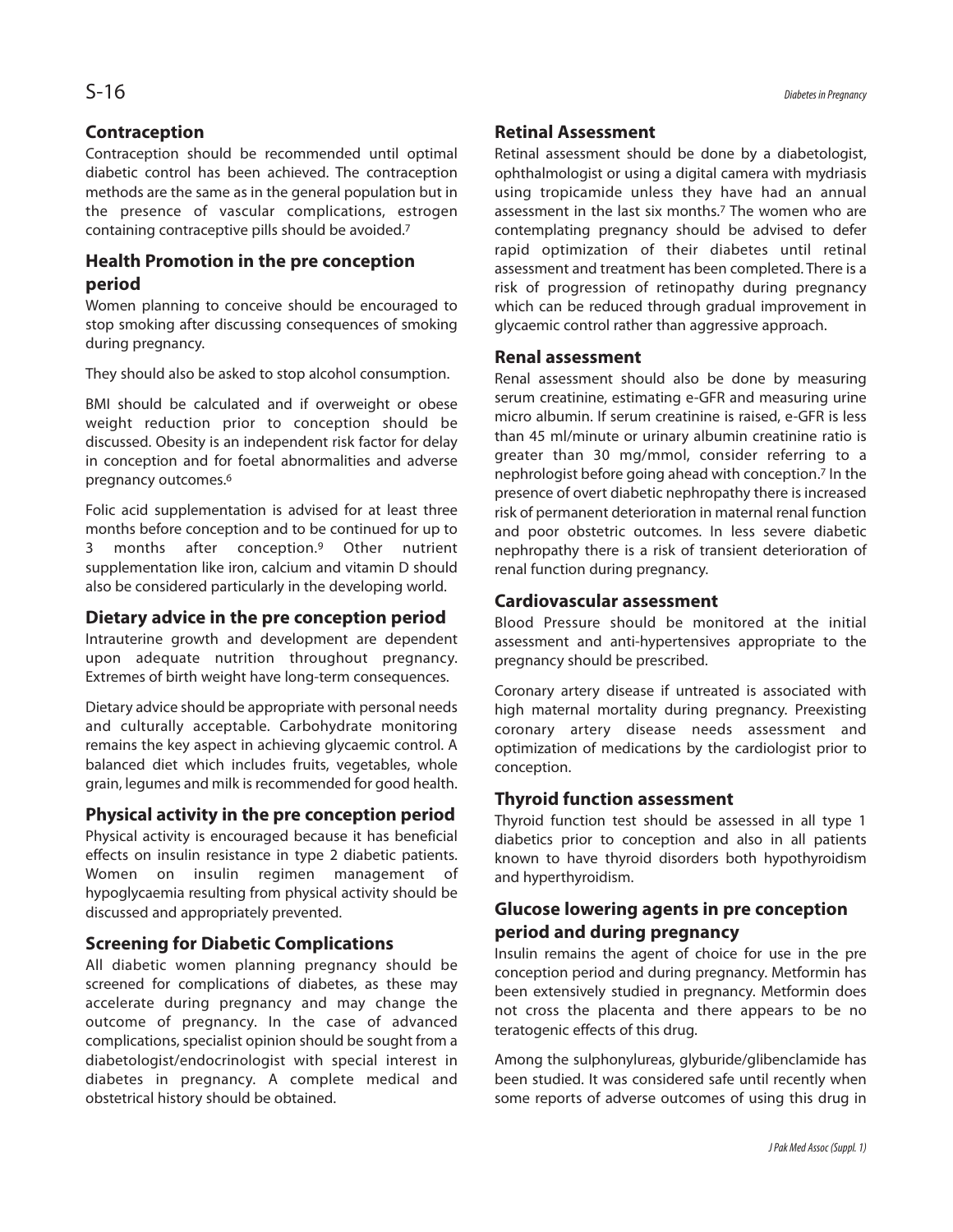3rd trimester has appeared. National Institute for Health and Care Excellence (NICE), <sup>7</sup> Canadian Diabetes Association (CDA)[9] and other bodies suggest that metformin may be used alone or as an adjunct to insulin in the pre conception period. All other oral and parenteral anti-diabetic agents should be discontinued before pregnancy and should be substituted by insulin.

Short acting human insulin and rapid acting insulin analogues (Aspart and Humalog) have been proven safe during pregnancy and are categorized as category B for pregnancy. Isophane insulin (NPH) and long acting insulin analogue Detemir is also a category B drug for pregnancy and can be safely used. Consider continuing long acting insulin analogue glargine (category C) in women with diabetes who have established good control of diabetes before pregnancy on it.

Glucose control is better achieved when using insulin regimen that mimics normal physiology. Basal bolus regimen also called multiple daily insulin (MDI) regimen, a combination of long acting and rapid acting insulin is the preferred regimen. Basal bolus regimen allows for flexibility as regards dose and timing of insulin. Thus it facilitates achievement of glucose targets, less hypoglycaemia and less basal insulin limiting excessive weight gain. Women on pre mixed insulin regimen should be shifted to basal bolus regimen preferably in the pre conception period. Subcutaneous insulin infusion (SCII) in type 1 diabetic patients if started earlier is recommended to be continued in the pre conception period and during pregnancy.

# **Drugs used in diabetes for co morbid conditions and complications Anti-hypertensives**

Angiotensin converting enzyme inhibitors and angiotensin receptor blockers/antagonist should be discontinued before conception. In a large cohort study of pregnancy ACE inhibitors use in the 1st trimester was associated with an increased risk of major congenital malformations.

Calcium channel blockers have the potential to cause foetal hypoxia and should be used with caution. 10

These anti-hypertensives should be stopped in the pre conception period and replaced with drugs like methydopa, labetolol, diltiazem, clonidine and prazosin.

#### **Lipid lowering drugs**

Statins should be discontinued before pregnancy. Congenital malformation has been reported with statins and there is also concern that decreased cholesterol

synthesis may affect foetal development. <sup>11</sup> The data on the use of Niacin and Fibrates during pregnancy is very limited so it should be stopped in the pre conception period.

# **Monitoring of glycaemic control during the pre-conception period**

HbA1C should preferably be done monthly in the pre conception period. International Diabetes Federation (IDF) recommends best possible glycaemic control before pregnancy aiming for an HbA1C of < 6.5% or < 7% if on insulin. <sup>10</sup> American Diabetic Association (ADA) suggests an HbA1C target of < 7% prior to conception to minimize risk. 12

Self-monitoring of blood glucose (SMBG) is essential with a mixture of fasting levels, pre meals and post meals. Ketone testing should be offered to type 1 diabetics who are planning conception. Ketone testing is recommended during hyperglycaemia and during periods of illness.

The target of blood glucose levels should be individualized but generally in patients with preexisting type 1 or type 2 diabetes, the pre meal glucose should be less than 90 mg/dl and two hour post meal less than 120 mg/dl. These are glycaemic targets during pregnancy and efforts should be made to attain them before pregnancy.

Hypoglycaemia risk is increased with tight control of diabetes so the management of hypoglycaemia should be comprehensively discussed including glucagon injections in case of severe hypoglycaemia in home setting.

#### **Conclusion**

Pre-conception optimization of glycaemic control in diabetics is essential to minimize the risk associated with uncontrolled diabetes to the mother and foetus. This involves general health promotion, lifestyle modification and screening for diabetic complications of retinopathy and nephropathy. Medications used for diabetes management are changed to insulin preferably using basal bolus regimen. Monitoring of diabetes control is much more intensive with tighter goals of blood glucose levels and HbA1C.

#### **References**

- 1. Diabetes Action Now: an initiative of the World Health Organization and the International Diabetes Federation. Geneva, Switzerland, WHO and International Diabetes Federation, 2004, p.  $2 - 14$
- 2. The Diabetes Control and Complications Trial Research Group. Pregnancy outcomes in the diabetes control and complications trial. Am J Obstet Gynecol 1996; 174: 1343-53.
- 3. Rasmussen K, Laugesen C, Ringholm L, Vestgaard M, Damm P, Mathiesen ER. Progression of diabetic retinopathy during